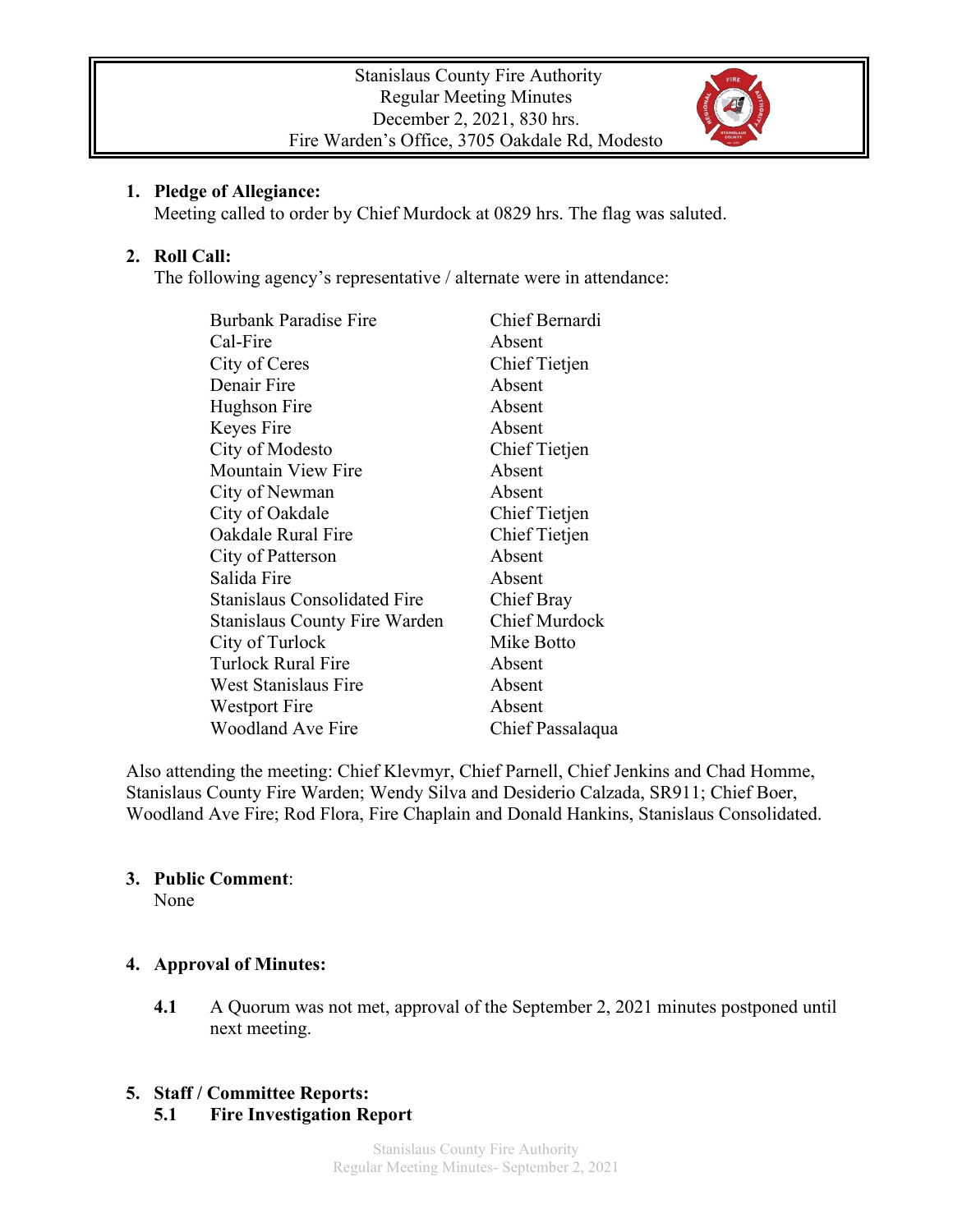A detailed summary report was included in the agenda packet. Nothing further to report.

# **5.2 Fire Prevention Report**

A detailed summary report was included in the agenda packet. Nothing further to report.

#### **5.3 Fire Communications Report**

A detailed summary report was included in the agenda packet. Nothing further to report.

# **5.4 Fire Chaplain Report**

Fire Chaplain Rod Flora reported:

- Responded to four 1144s this quarter, here is a summary:
	- o One auto related death
	- o One 4 year-old drowning
	- o One farm related death
	- o One cardiac related death
- Responded to two residential structure fires
- 16 fire station visits
- 35 other callouts that consisted of school support for kids attempting suicide to wildland fire support and pretty much everything in between
- Provided meals for agencies that were on extended events
- 54 interactions with firefighters and AMR personnel
- Went to Merced City Fire Dept to give a model presentation of what we have been working on here in Stanislaus County
- The Stanislaus County Fire Authority Chaplain program hosted a three-day Critical Incident Stress Management training here at the Emergency Services Facility, November  $1 - 3$ , 2021. It was well attended by many different agencies in Stanislaus County
- A local vendor donated to the Chaplain program, jackets, blankets, slippers, and meal cards, to assist us in immediate response to those who are in immediate need because of fire or a tragic loss in our community

# **5.5 Administration & Support Report**

- Chief Murdock reported that the Fire Warden's office is working on hiring a Fire Training Coordinator
- Chief Klevmyr reported he is working on a Turlock Rural Benefit Assessment
- Woodland Ave requested a HazMat report and also a report from Dispatch. They will both be provided at the next meeting.

# **5.6 Reports from Fire Authority member agencies**

- Multiple agencies thanked Rod Flora for coming out to scenes and assisting with stressful and mental health situations.
- It was stated that there will be a new Critical Incident Management Team, which came out of the Critical Incident training.

# **6. Agenda Items:**